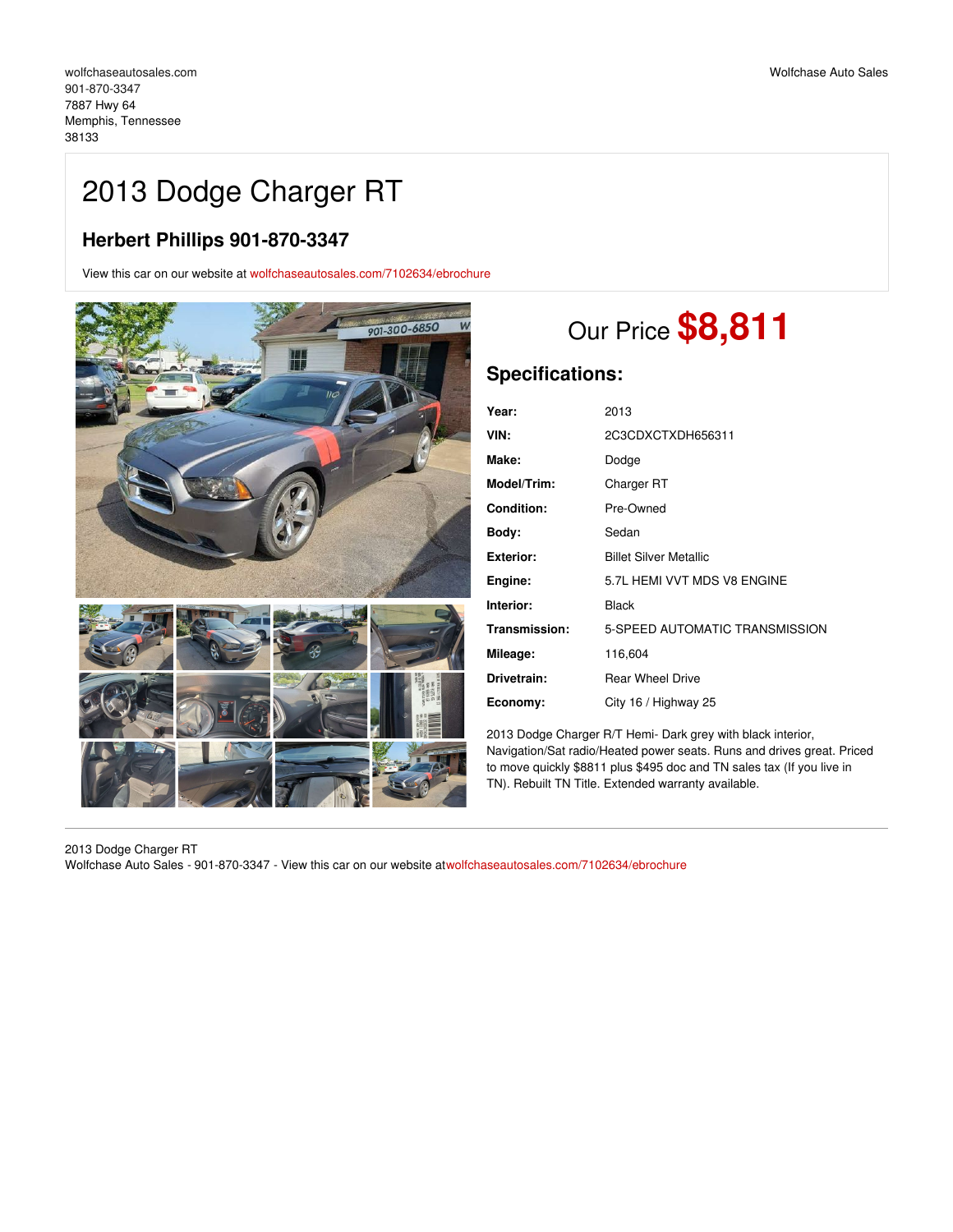

#### 2013 Dodge Charger RT Wolfchase Auto Sales - 901-870-3347 - View this car on our website a[twolfchaseautosales.com/7102634/ebrochure](https://wolfchaseautosales.com/vehicle/7102634/2013-dodge-charger-rt-memphis-tennessee-38133/7102634/ebrochure)

## **Installed Options**

### **Interior**

- 160-MPH speedometer- 4-way pwr driver lumbar adjust- 60/40 rear folding seat
- 8-way pwr driver seat- 8.4" touch screen display- Air filtering
- Auto-dimming rearview mirror w/microphone- Cargo compartment dress-up- Cargo net
- Cell phone storage- Center console 12V pwr outlet- Compass gauge
- Dual visors w/illuminated vanity mirrors- Dual zone auto temp control air conditioning
- Floor carpeting- Front & rear LED map pockets- Front & rear climate control outlets
- Front & rear floor mats- Front map lamps- Full-length floor console- Glove box lamp
- Heated front seats- Humidity sensor- Illuminated front cupholders
- Instrument cluster w/tachometer- Keyless go- Leather-wrapped shift knob
- Leather-wrapped steering wheel- Outside temp display- Passenger assist handles
- Pwr accessory delay- Pwr trunk lid release- Pwr windows w/1-touch up & down feature
- Reactive head restraints- Rear armrest w/cupholder- Rear illuminated assist handles
- Rear reading lamps- Rear window defroster- Remote fuel door release
- Remote proximity keyless entry- Remote start system- Sentry Key theft deterrent system
- Speed control- Speed-sensitive pwr door locks- Sport cloth front bucket seats
- Steering wheel audio controls- Tilt & telescopic steering column Tip start- Trunk lamp
- Universal garage door opener- Woven micro aluminum interior accents

### **Exterior**

- 18" x 7.5" aluminum wheels Acoustic front door glass- Acoustic windshield
- Auto headlamps- Black grille w/bright surround- Black headlamp bezels
- Body-color door handles- Body-color mirrors- Compact spare tire- Decklid liner
- Fog lamps- Low beam HID headlamps- Lower bodyside body-color cladding
- Manual fold-away pwr heated mirrors- No rear spoiler
- P235/55R18 all-season performance BSW tires- Solar control glass
- Variable intermittent windshield wipers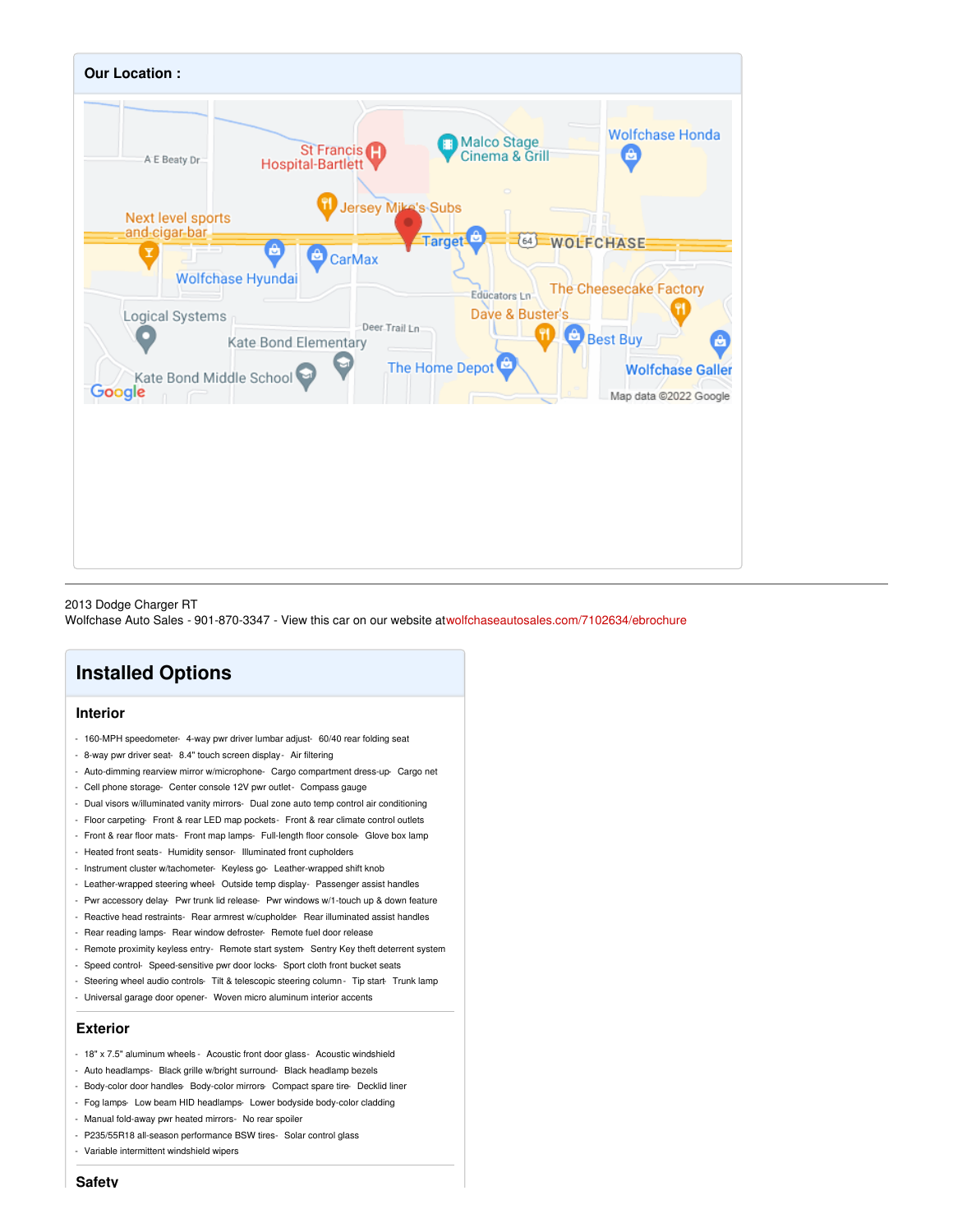#### **Safety**

- 160-MPH speedometer- 4-way pwr driver lumbar adjust- 60/40 rear folding seat
- 8-way pwr driver seat- 8.4" touch screen display- Air filtering
- Auto-dimming rearview mirror w/microphone- Cargo compartment dress-up- Cargo net
- Cell phone storage- Center console 12V pwr outlet- Compass gauge
- Dual visors w/illuminated vanity mirrors- Dual zone auto temp control air conditioning
- Floor carpeting- Front & rear LED map pockets- Front & rear climate control outlets
- Front & rear floor mats- Front map lamps- Full-length floor console- Glove box lamp
- Heated front seats- Humidity sensor- Illuminated front cupholders
- Instrument cluster w/tachometer- Keyless go- Leather-wrapped shift knob
- Leather-wrapped steering wheel- Outside temp display- Passenger assist handles
- Pwr accessory delay- Pwr trunk lid release- Pwr windows w/1-touch up & down feature
- Reactive head restraints- Rear armrest w/cupholder- Rear illuminated assist handles
- Rear reading lamps- Rear window defroster- Remote fuel door release
- Remote proximity keyless entry- Remote start system- Sentry Key theft deterrent system
- Speed control- Speed-sensitive pwr door locks- Sport cloth front bucket seats
- Steering wheel audio controls- Tilt & telescopic steering column- Tip start- Trunk lamp
- Universal garage door opener- Woven micro aluminum interior accents

#### **Mechanical**

- 160-amp alternator- 2.65 axle ratio- 4-wheel anti-lock performance disc brakes
- 5-speed automatic transmission- 5.7L Hemi VVT MDS V8 engine
- 730 CCA maintenance-free battery- Autostick automatic transmission
- Base engine controller- Dual bright exhaust tips- Electro-hydraulic pwr steering
- Hill start assist- Performance exhaust- Performance suspension
- Pwr rack & pinion steering- Rear wheel drive-Standard duty engine cooling

## **Option Packages Factory Installed Packages** - 5.7L HEMI VVT MDS V8 ENGINE - 5-SPEED AUTOMATIC TRANSMISSION \$995 - BEATS AUDIO GROUP -inc: (10) amplified speakers w/subwoofer, 552-watt amp \$1,195 - NAVIGATION & REAR BACK-UP CAMERA GROUP -inc: UConnect 8.4N w/AM/FM Stereo/CD/DVD/MP3 player & Garmin navigation system, SiriusXM (1) year Travel Link & Traffic service, ParkView rear back-up camera \$1,695 - WHEELS & TUNES GROUP -inc: 20" x 8.0" aluminum chrome clad wheels, 245/45R20 allseason performance BSW tires, 552-watt amp, (10) amplified speakers w/subwoofer, rear body-color spoiler, steering wheel mounted shift control, sport mode \$3,885 - Option Packages Total